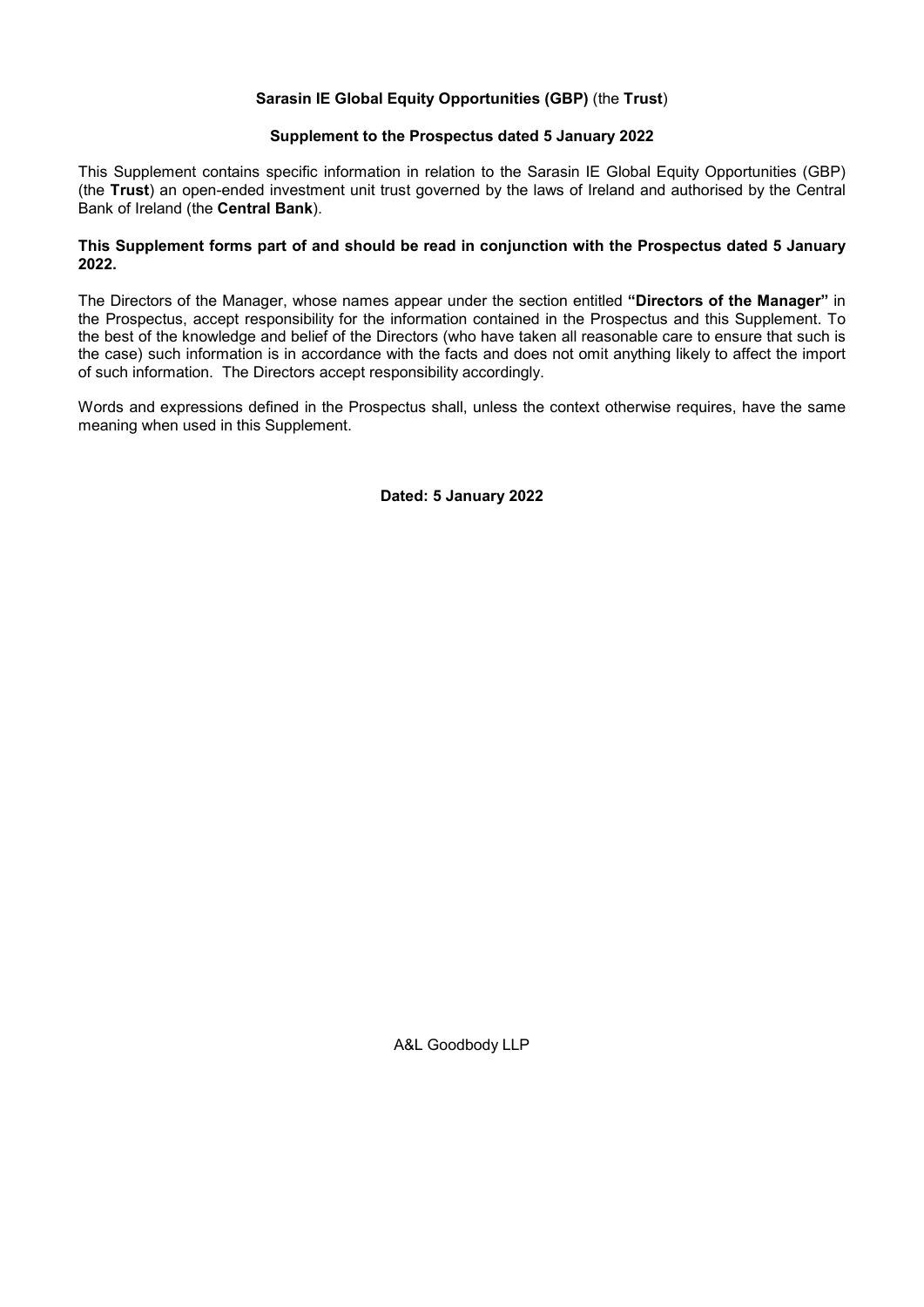# **DIRECTORY**

| 2.  | EFFICIENT PORTFOLIO MANAGEMENT AND FINANCIAL DERIVATIVE INSTRUMENTS3 |  |
|-----|----------------------------------------------------------------------|--|
| 3.  |                                                                      |  |
| 4.  |                                                                      |  |
| 5.  |                                                                      |  |
| 6.  |                                                                      |  |
| 7.  |                                                                      |  |
| 8.  |                                                                      |  |
| 9.  |                                                                      |  |
| 10. |                                                                      |  |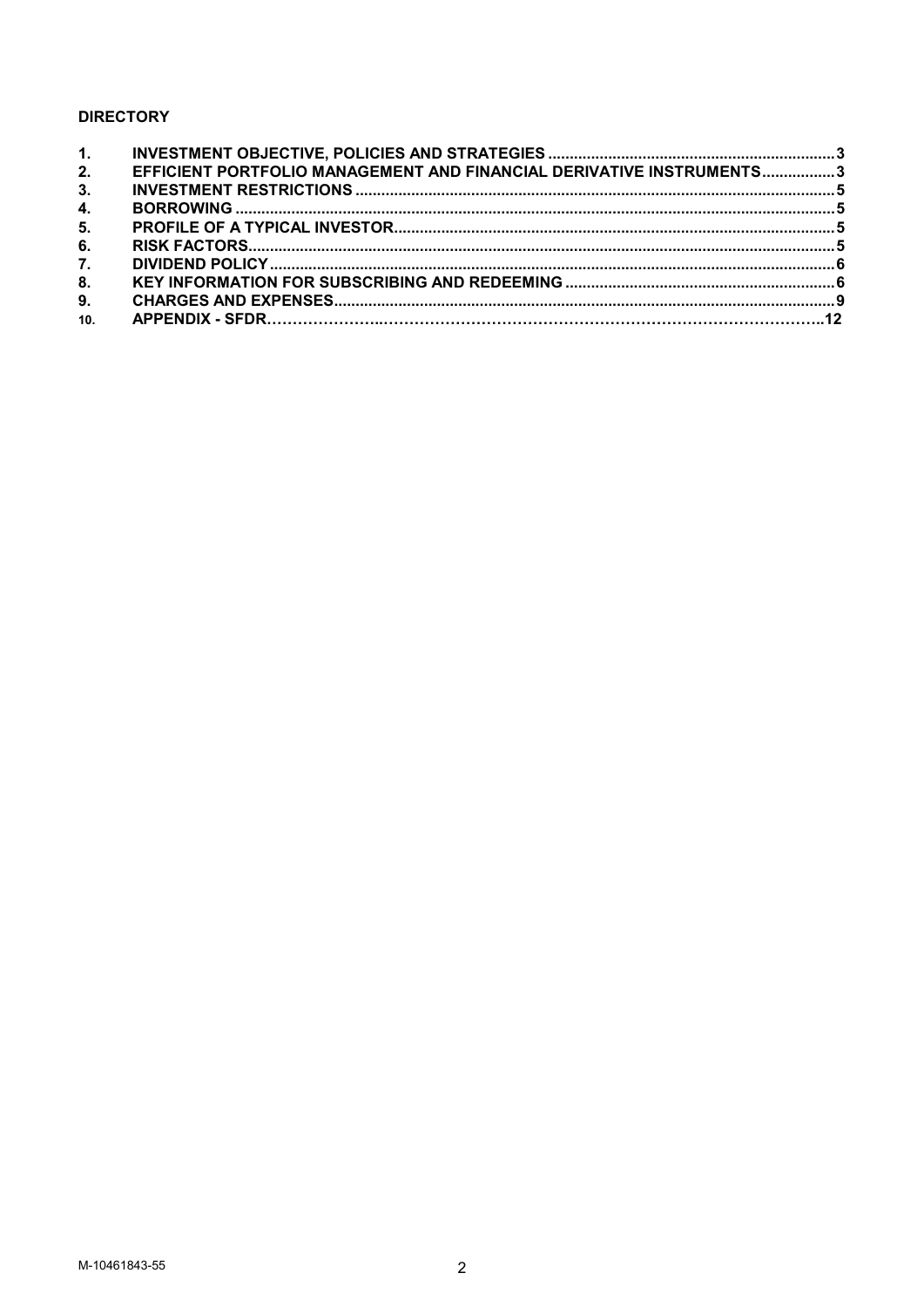# 1. INVESTMENT OBJECTIVE, POLICIES AND STRATEGIES

### Investment Objective

The investment objective of the Trust is to seek long term growth.

# Investment Policy

The Trust will seek to achieve its investment objective through investment in a broad portfolio of international equity securities using a combination of top down and bottom up analysis to seek to identify the best themed stocks and hold them in the portfolio to add long term value. There will be no inherent bias towards the securities of any one country or region and the Investment Manager will be free to allocate funds to whichever markets it considers hold the best long term investment opportunities. While it is intended that the Trust will primarily invest in equities issued by large capitalised companies (generally with a capitalisation over \$10 billion) and medium capitalised companies (generally with a capitalisation of between \$2-10 billion), it may from time to time also invest in equities issued by smaller capitalised companies (generally with a capitalisation less than \$2 billion) where the Investment Manager considers they hold particular growth opportunities.

The Trust may also employ financial derivative instruments (FDIs), including futures, forward contracts, options and swaps for efficient portfolio management. The use of such instruments is more particularly described under the headings Efficient Portfolio Management and Financial Derivative Instruments below and in the Prospectus and will at all times be in accordance with the conditions and limits laid down by the Central Bank from time to time.

Repurchase and reverse repurchase transactions are permitted subject to the conditions and within the limits set out in the Central Bank UCITS Regulations for efficient portfolio management purposes only. It is not anticipated that the Trust will be leveraged as a result of such transactions. Any revenues arising from repurchase and reverse repurchase agreements will, after deduction of any expenses and fees, be returned to the Fund. These direct and indirect operational costs will not contain any hidden revenue.

The Trust may also invest in other collective investment schemes, subject to the Investment Restrictions as set out in the Prospectus and in accordance with its investment objective in order to maintain a fully invested position while at the same time accommodating liquidity requirements.

The Trust may also hold and invest in ancillary liquid assets such as bank deposits, fixed or floating rate instruments including but not limited to commercial paper, floating rate notes, certificates of deposit, freely transferable promissory notes and short-term government or corporate bonds in the interests of efficient management of the Trust's assets.

The transferable securities and other assets in which the Trust may invest will be principally quoted, or dealt in, on a Regulated Market, as set out in Schedule 1 of the Prospectus.

As part of the Trust's investment strategy, the Investment Manager will assess securities for environmental, social and governance issues and consider Sustainability Risks to inform the security selection in the Trust. Decisions to purchase or sell investments will be influenced by consideration of Sustainability Risks. Please see further detail in the appendix hereto.

# 2. EFFICIENT PORTFOLIO MANAGEMENT AND FINANCIAL DERIVATIVE INSTRUMENTS

The Manager currently employs a risk management process relating to the use of FDIs on behalf of the Trust which details how it accurately measures, monitors and manages the various risks associated with FDIs. The Manager will on request provide supplementary information to Unitholders relating to the risk management methods employed, including the quantitative limits that are applied and any recent developments in the risk and yield characteristics of the main categories of investments in respect of the Trust. Any FDI not included in the risk management process will not be utilised until such time as a revised submission has been provided to the Central Bank.

The following is a description of the types of FDIs which may be used for efficient portfolio management purposes by the Trust:

Futures: Futures contracts are standardised, exchange-traded contracts between two parties to buy or sell a specified asset at an agreed upon price at a specified future date. The underlying reference asset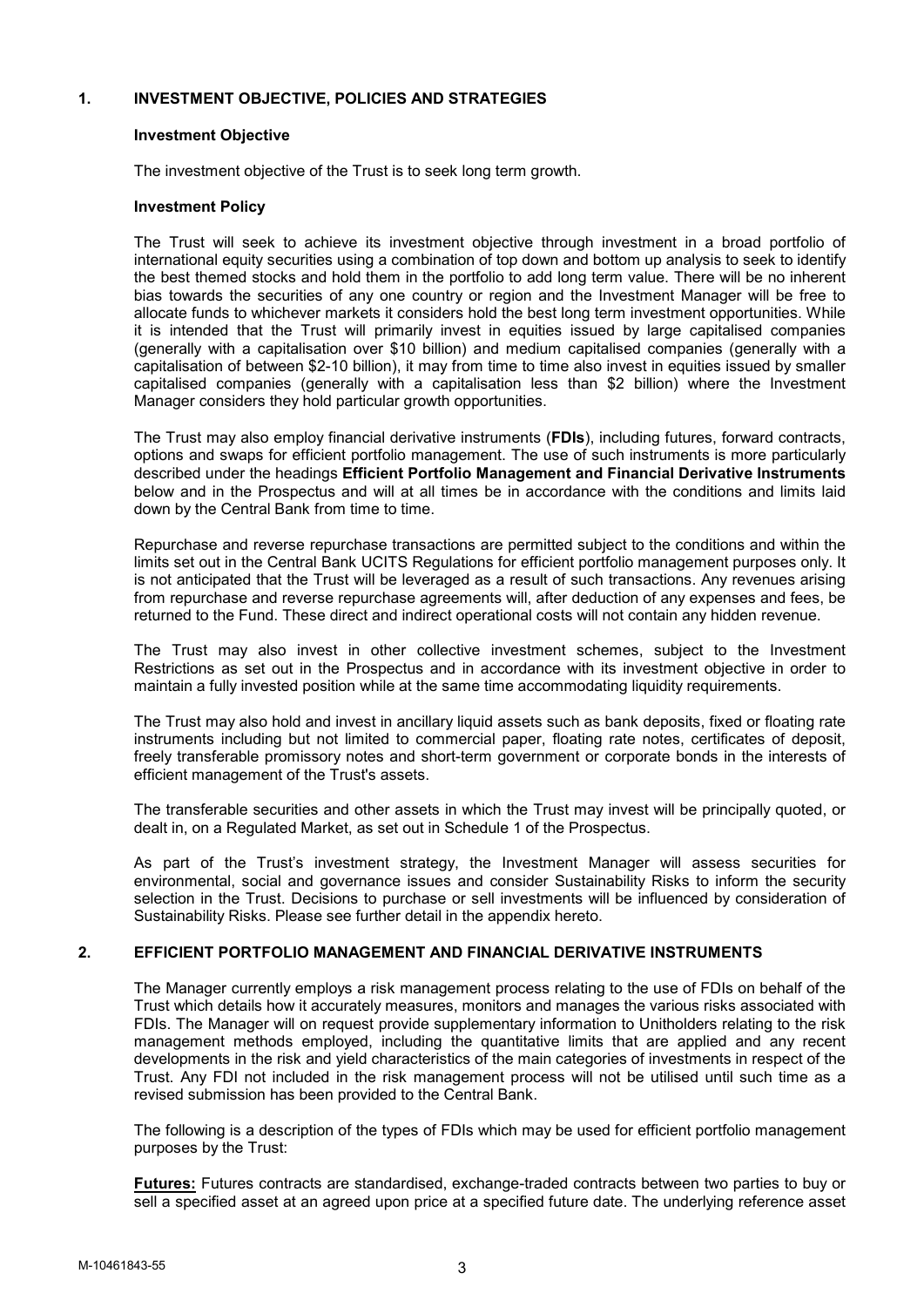can be a single asset, basket or index and contracts are marked-to-market daily, reducing counterparty risk.

The Trust may use futures contracts to hedge against market or price risk or allow it to gain exposure to the underlying equity market. The Trust may also use futures to equitise cash balances, both pending investment of a cash flow or with respect to fixed cash targets or alternatively to reduce financial exposures in an effort to reduce either absolute or relative position exposure. Frequently, using futures to achieve a particular strategy instead of using the underlying or related equity security results in lower transaction costs being incurred and less disruption to the underlying assets of a portfolio.

Forwards: A forward contract is a non-standardised, negotiated, over-the-counter contract between two parties to buy or sell an asset at a specified future time at a price agreed upon today. Most typically, the underlying assets are currencies, although forwards can be structured on other assets, baskets, indexes or reference securities. Forward contracts may be cash or physically settled between the parties and these contracts cannot be transferred.

The Trust's use of forward foreign exchange contracts may include altering the currency exposure of securities held, hedging against exchange risks, increasing exposure to a currency, shifting exposure to currency fluctuations from one currency to another and hedging classes denominated in a currency (other than the Base Currency) to the Base Currency. Other forward contracts, including equity, basket and index, could potentially be used to alter the currency, hedging against financial risks, or increase exposure to an asset.

Options: Option contracts give their holders the right, but not the obligation, to engage in a transaction on an asset, most typically to buy or sell a specific amount of a reference asset at or before a predetermined date at a pre-specified price. There are two basic forms of options: put options and call options. Put options are contracts that gives the buyer the right, but not the obligation, to sell to the seller of the contract, a specific quantity of a particular product or financial instrument at a specified price. Call options are contracts sold for a premium that gives the buyer the right, but not the obligation, to buy from the seller of the option. In return for granting the option the seller of the option collects a payment, or premium, from the buyer. Options may be cash or physically settled.

The Trust may use options in isolation, or in combination with equities, to more efficiently express a view in a given position, to generate income, or to protect financial risk of equities. If a price target is known, for example, and optionality is deemed expensive, a call option might be sold against that asset. If a security is deemed advantageous to a portfolio but considerable downside risk is seen by the portfolio manager, a long put position can be used against the long position to protect against short-term price risk. The Trust may be a seller or buyer of put and call options.

Swaps: A standard swap is an agreement between two counterparties in which the cash flows from two assets are exchanged as they are received for a fixed time period, with the terms initially set so that the present value of the swap is zero. The Trust may enter into swaps, including, but not limited to, equity swaps, swaptions, interest rate swaps or currency swaps and other derivative instruments to hedge existing long positions. Swaps may extend over substantial periods of time, and typically call for the making of payments on a periodic basis. Swaptions are contracts whereby one party receives a fee in return for agreeing to enter into a forward swap at a predetermined fixed rate if some contingency event occurs (normally where future rates are set in relation to a fixed benchmark). Interest rate swaps involve the exchange by a Trust with another party of their respective commitments to make or receive interest payments (e.g. an exchange of fixed rate payments for floating rate payments). On each payment date under an interest rate swap, the net payments owed by each party, and only the net amount, is paid by one party to the other. Currency swaps are agreements between two parties to exchange future payments in one currency for payments in another currency. These agreements are used to transform the currency denomination of assets and liabilities. Unlike interest rate swaps, currency swaps must include an exchange of principal at maturity.

#### Calculation of Global Exposure

The Investment Manager uses a risk management technique known as value-at-risk (VaR) to measure the Trust's global exposure and to seek to ensure that the use of FDIs by the Trust is within regulatory limits. The Investment Manager will use the relative VaR measure. The relative VaR on the Trust's portfolio is calculated to ensure that it never exceeds two times that of the MSCI All Country World Index. VaR calculations will be carried out daily using a one tailed 99% confidence level for a holding period of 20 business days and a historical observation period of 250 business days.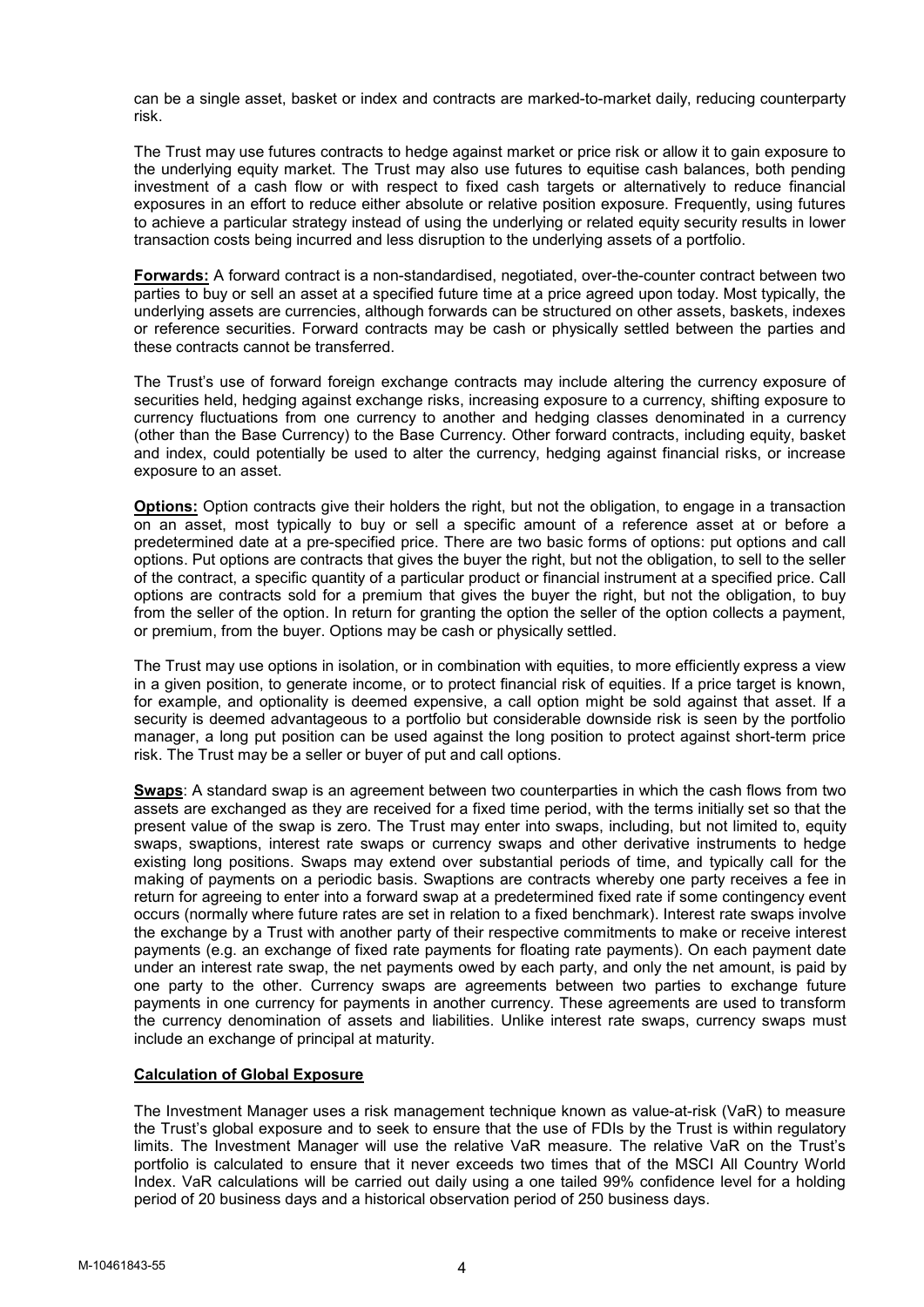# Unit Class Currency Hedging

For the Currency Hedged Unit Classes, the Investment Manager will enter into swaps and/or currency forwards which aim to reduce the impact to investors in the Currency Hedged Unit Class of movements which may arise from changes in the exchange rate of the Unit class currency against the currencies of the Trust assets. Gains or losses and the costs relating to the derivative transactions will accrue solely in relation to the relevant Currency Hedged Unit Class. Over-hedged or under-hedged positions may arise due to external factors outside the control of the Investment Manager. Over-hedged positions will not exceed 105% of the Net Asset Value or the notional exposure (as appropriate) and under-hedged positions will not fall short of 95% of the portion of the Net Asset Value which is to be hedged against currency movements. Hedged positions will be kept under review to ensure over-hedged positions do not exceed the level permitted above and positions in excess of 100% of the Net Asset Value or the notional exposure (as appropriate) will not be carried forward from month to month. Currency Hedged Unit Classes will comply with the requirements of the Central Bank.

#### Leverage

The use of FDIs will result in the creation of leverage. The level of leverage (calculated as the sum of all the gross notionals of all FDIs) is not expected to be in excess of 200% of the Net Asset Value of the Trust under normal circumstances, but investors should note the possibility of higher leverage levels in certain circumstances.

# 3. INVESTMENT RESTRICTIONS

The general investment restrictions are set out under the heading "Investment Restrictions" in the Prospectus.

In addition, the following investment restrictions will apply to the Trust:

In order to be a target investment for other UCITS, the Trust will not invest more than 10% of its Net Asset Value in units or shares of other UCITS or other collective investment schemes.

# 4. BORROWING

In accordance with the general provisions set out in the Prospectus under the heading Borrowing and Lending Powers, the Trust may borrow up to 10% of its total Net Asset Value on a temporary basis and not for speculative purposes.

# 5. PROFILE OF A TYPICAL INVESTOR

Investment in the Trust is suitable for investors seeking income and long-term capital growth.

#### 6. RISK FACTORS

The general risk factors set out in the "Risk Factors" section of the Prospectus apply to the Trust.

#### Unhedged Unit Classes

The Trust may issue classes denominated in a currency other than the Base Currency and accordingly the value of a Unitholder's investment in such a class may be affected favourably or unfavourably by fluctuations in the rates of two different currencies. For example, a Unitholder may not benefit if the class currency falls against the Base Currency and/or the currency in which the assets of the Trust are denominated.

#### Currency Hedged Unit Classes

In order to mitigate against the risk of movements in the currency of a Currency Hedged Unit Class against the currency of the Trust assets (where it is different to that of the relevant Currency Hedged Unit Class currency), the Investment Manager will enter into Unit class specific derivative transactions for the purposes of acquiring currency hedges for each Currency Hedged Unit Class. However, no assurance can be given that such hedging activities will be entirely effective in achieving the purpose for which they have been entered into. Currency hedging can also reduce and may completely offset gains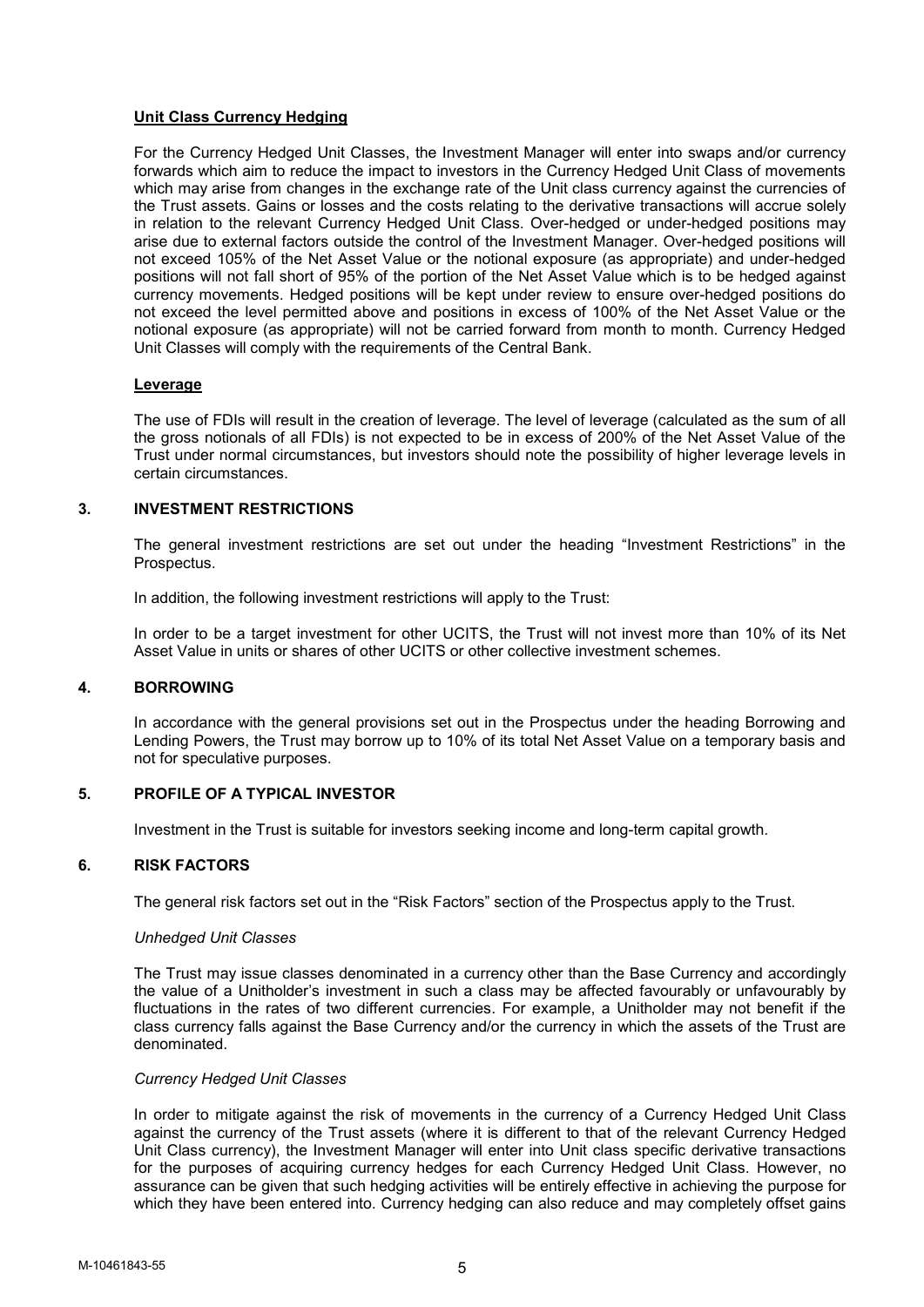in market circumstances that would otherwise have been beneficial had the position not been hedged. Consequently, the performance of a Currency Hedged Unit Class may differ from that of the Trust as a result of the currency hedging transactions.

# 7. DIVIDEND POLICY

The Directors may declare dividends semi-annually on or about 30 June and 31 December in each year to the Unitholders of the Income Units out of the profits of the Trust attributable to the Income Units, in accordance with the terms of the Prospectus.

The profits attributable to the Accumulating Units in the Trust shall be retained within the Trust and will be reflected in the value of the Accumulating Units.

# 8. KEY INFORMATION FOR SUBSCRIBING AND REDEEMING

#### Unit Classes

Class A Income Units Class A EUR Income Units Class A USD Income Units Class D Income Units Class F Income Units Class I Income Units Class I EUR Income Units Class I EUR Hedged Income Units Class P Income Units Class X Income Units Class X EUR Income Units Class X EUR Hedged Income Units Class Z Income Units Class Z EUR Hedged Income Units Class Z EUR Income Units

# (Income Units)

Class A Accumulating Units Class A EUR Accumulating Units Class A USD Accumulating Units Class D Accumulating Units Class D EUR Accumulating Units Class D EUR Hedged Accumulating Units Class F Accumulating Units Class I Accumulating Units Class I EUR Accumulating Units Class I EUR Hedged Accumulating Units Class P Accumulating Units Class V EUR Accumulating Units Class V EUR Hedged Accumulating Units Class X Accumulating Units Class X EUR Accumulating Units Class X EUR Hedged Accumulating Units Class Z Accumulation Units Class Z EUR Accumulation Units Class Z EUR Hedged Accumulation Units

# (Accumulating Units)

#### Base Currency

### **Sterling**

Where Unit classes are non-Sterling denominated, they may be either hedged or non-hedged. Currency Hedged Unit Classes seek to hedge the currency of the Trust's underlying assets against the currency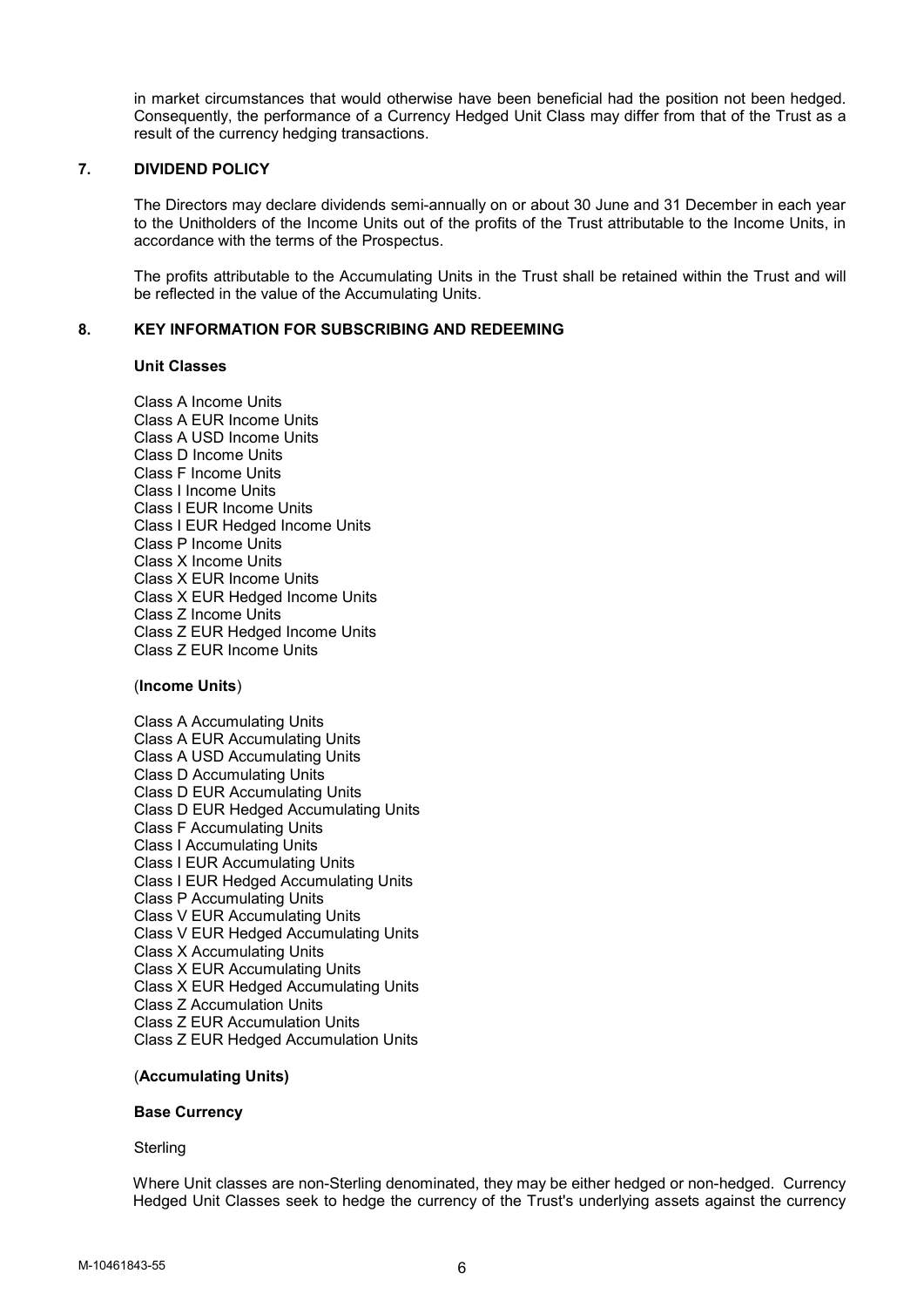of the relevant Currency Hedged Unit Class. Conversely, the non-hedged, non-Sterling denominated Unit classes simply reflect the value of the Base Currency as converted into the currency of the relevant Unit Class at the prevailing rate from time to time.

#### Initial Issue Price

The initial issue price in respect of the Class D EUR Accumulating Units and Class D EUR Hedged Accumulating Units will be €1.

#### Initial Offer Period

The initial offer period in respect of Class D EUR Accumulating Units and Class D EUR Hedged Accumulating Units will be from 9.00 a.m. (GMT) on 6 January 2022 to 5.00 p.m. (GMT) on 5 July 2022 or such shorter or longer period as the Manager may determine and notify to the Central Bank). After the Initial Offer Period, the Trust will be continuously open for subscriptions at each Dealing Day.

#### Business Day

Any day other than a Saturday or Sunday on which commercial banks are open for business in Dublin.

#### Dealing Day

The Dealing Days for the Trust will be each Business Day and such other Business Days(s) as the Manager may determine and notify in advance to Unitholders.

#### Dealing Deadline

In relation to applications for subscription or redemption of Units, 12 noon (GMT) on the relevant Dealing Day although the Directors of the Manager in consultation with the Investment Manager may agree to waive the notice period at their discretion provided such applications are received before the Valuation Point for the relevant Dealing Day.

### Valuation Point

The point in time by reference to which the Net Asset Value of the Trust is calculated which, unless otherwise specified by the Directors of the Manager in consultation with the Investment Manager (and notified in advance to Unitholders) with the approval of the Trustee, shall be 12 noon (GMT) on the relevant Dealing Day.

#### Minimum Initial Investment Amount

| Class A Income Units                  | £1,000     |
|---------------------------------------|------------|
| Class A Accumulating Units            | £1,000     |
| Class D Income Units                  | £5,000,000 |
| <b>Class D Accumulating Units</b>     | £5,000,000 |
| Class D EUR Accumulating Units        | €1,000     |
| Class D EUR Hedged Accumulating Units | €1,000     |
| Class F Income Units                  | £1,000     |
| Class F Accumulating Units            | £1,000     |
| Class I Income Units                  | £1,000,000 |
| <b>Class I Accumulating Units</b>     | £1,000,000 |
| Class P Income Units                  | £1,000     |
| <b>Class P Accumulating Units</b>     | £1,000     |
| Class X Income Units                  | £1,000     |
| Class X Accumulating Units            | £1,000     |
| Class Z Income Units                  | £1,000     |
| Class Z Accumulating Units            | £1,000     |
| Class A EUR Income Units              | €1,000     |
| <b>Class A EUR Accumulating Units</b> | €1,000     |
| Class I EUR Income Units              | €1,000,000 |
| <b>Class I EUR Accumulating Units</b> | €1,000,000 |
| Class I EUR Hedged Accumulating Units | €1,000,000 |
| Class I EUR Hedged Income Units       | €1,000,000 |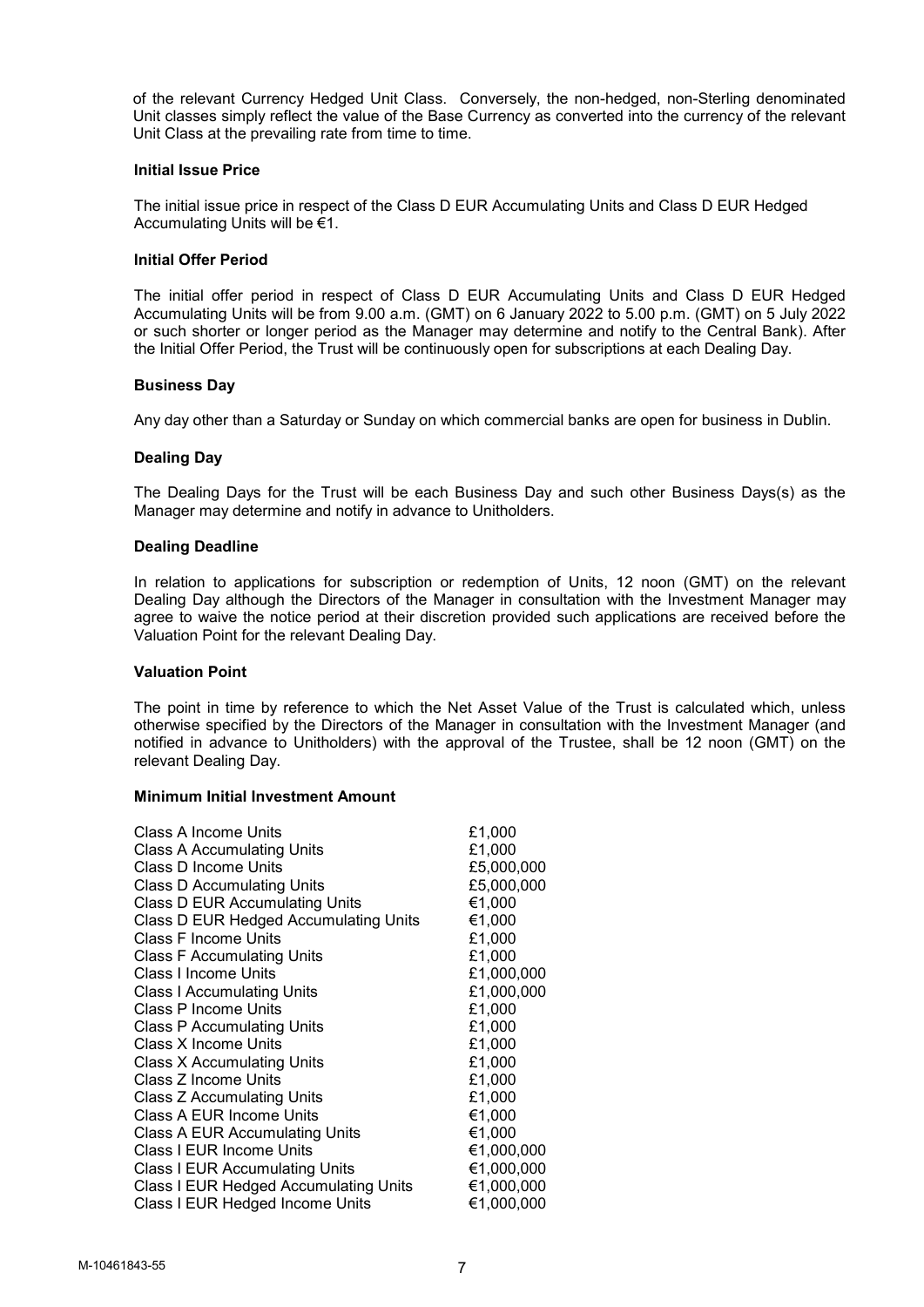| €1,000  |
|---------|
| €1,000  |
| €1,000  |
| €1,000  |
| €1,000  |
| €1,000  |
| €1,000  |
| €1,000  |
| €1,000  |
| €1,000  |
| \$1,000 |
| \$1,000 |
|         |

or its equivalent in the relevant currency or such lesser amounts as the Directors of the Manager may, in consultation with the Investment Manager, in their absolute discretion, decide.

In respect of Class A Units and Class F Units, as an alternative to investing in a lump sum, an investor may invest a minimum of £100 per month in the Trust. Investors subscribing in this manner may start or stop subscribing whenever they wish. There is no restriction on investors redeeming all or part of their Units in accordance with the terms of this Prospectus by virtue of these arrangements, neither is there any obligation or expectation that investors will elect to invest in this manner and accordingly, it is solely a matter of each investor's choice. Investors have the right at any time to cease making payments in accordance with this facility.

Please note that:

Class F Units may only be held by investors who are introduced by an Intermediary. Investment in Class F Units may be accepted by the Manager at its discretion.

Class P Units may only be held by investors who subscribe through a Platform Service.

It is expected that the Platform Service will provide straight-through processing using industry-standard systems and that underlying client trades will be aggregated to provide bundled dealing. Investment in Class P Units by other investors may be accepted by the Manager at its discretion.

Class X Units, Class X EUR, Class X EUR Hedged, Class D EUR Units, Class D EUR Hedged Units, Class Z, Class Z EUR, and Class Z EUR Hedged Units may only be held by investors who have a discretionary investment management arrangement with the Investment Manager or who are otherwise clients of the Investment Manager. Investment in Class X Units, Class X EUR, Class X EUR Hedged, Class D Units, Class Z, Class Z EUR, and Class Z EUR Hedged Units by other investors may be accepted by the Manager at its discretion.

Class V Units, hedged and unhedged, may only be held by investors who have a discretionary investment management arrangement with specific providers of independent advisory services or discretionary investment management services who have entered into an agreement with the Investment Manager. Investment in Class V Units by other investors may be accepted by the Manager at its discretion.

#### Preliminary Charge

No preliminary charge will be levied by the Manager in respect of any Class of Units of the Trust.

### Issue Price

Following the close of the Initial Offer Period the Issue Price is the Net Asset Value per Unit.

To preserve the value of the underlying assets, the Manager may make a dilution adjustment to the Net Asset Value per Unit when there are significant net subscriptions which the Manager considers represents an appropriate figure to cover dealing costs and to preserve the value of the underlying assets of the Trust as set out in the section entitled "Dilution Adjustment" within the Prospectus. Any such charge will be retained for the benefit of the Trust and the Manager reserves the right to waive the application of a dilution adjustment at any time. The dilution adjustment may be waived where subscription/redemptions are settled in specie or where the Trust has sufficient cash to pay redemption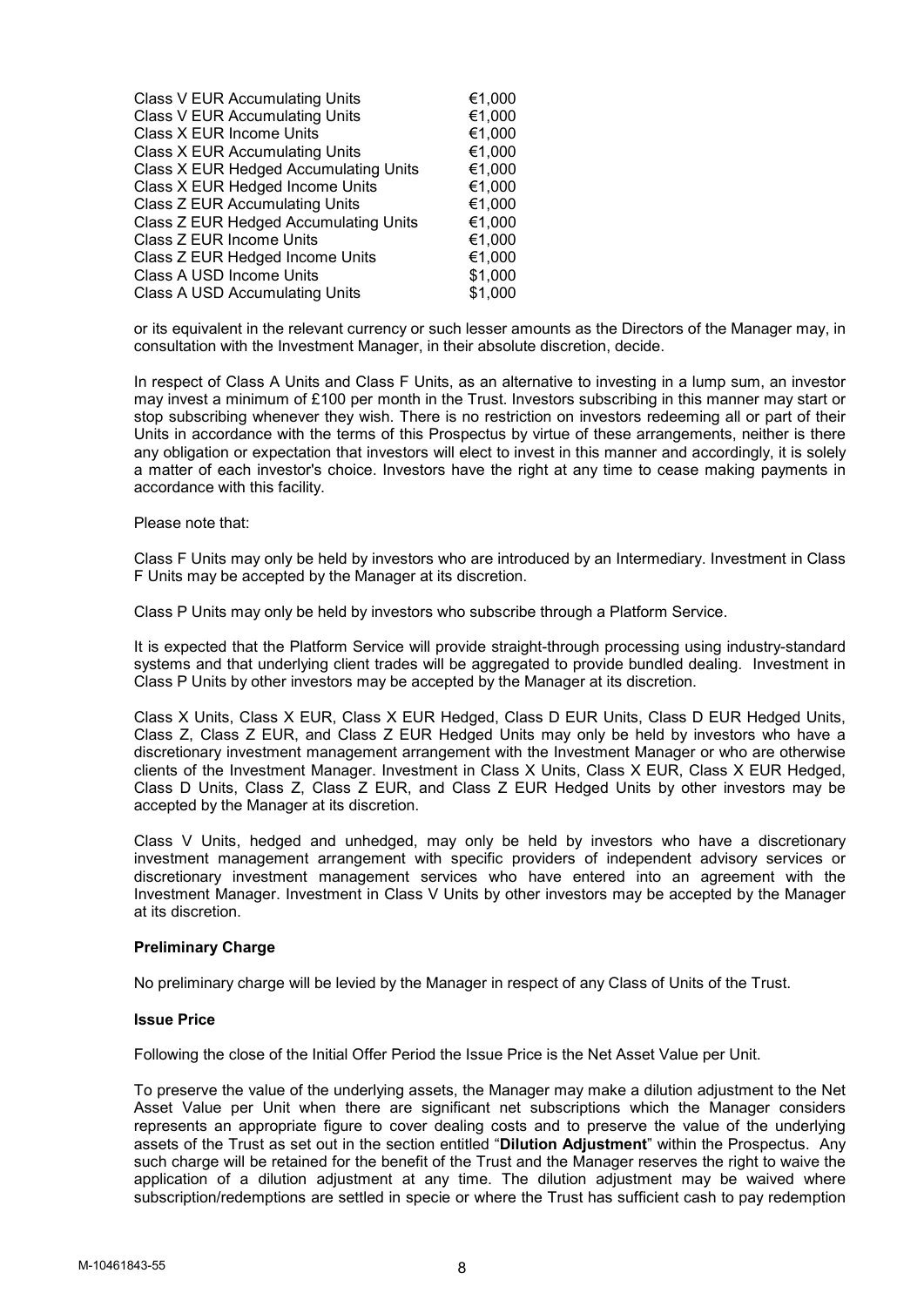proceeds from cash (rather than selling assets to raise the cash). Therefore the Trust would not incur costs and could waive the adjustment in specific instances.

### Redemption Price

The redemption price is the Net Asset Value per Unit.

To preserve the value of the underlying assets, the Manager may make a dilution adjustment to the Net Asset Value per Unit when there are significant net redemptions which the Manager considers represents an appropriate figure to cover dealing costs and to preserve the value of the underlying assets of the Trust as set out in the section entitled "Dilution Adjustment" within the Prospectus. Any such charge shall be retained for the benefit of the Trust and the Manager reserves the right to waive the application of a dilution adjustment at any time. The dilution adjustment may be waived where subscription/redemptions are settled in specie or where the Trust has sufficient cash to pay redemption proceeds from cash (rather than selling assets to raise the cash). Therefore the Trust would not incur costs and could waive the adjustment in specific instances.

#### Settlement Date

In respect of receipt of monies for subscription for Units, the Settlement Date shall be three Business Days following the relevant Dealing Day and in respect of dispatch of monies for the redemption of Units, the Settlement Date shall normally be three Business Days following the relevant Dealing Day.

# Minimum Net Asset Value

£5,000,000, subject to the discretion of the Manager.

# 9. CHARGES AND EXPENSES

#### Fees of the Investment Manager

The Investment Manager will be entitled to receive an annual fee, payable by the Manager, out of the assets of the Trust as follows:

| <b>Class</b>                          | % of Net Asset Value (plus VAT if any) |
|---------------------------------------|----------------------------------------|
| <b>Class A Income Units</b>           | 1.50%                                  |
| <b>Class A Accumulating Units</b>     | 1.50%                                  |
| Class D Income Units                  | 0.50%                                  |
| <b>Class D Accumulating Units</b>     | 0.50%                                  |
| <b>Class F Income Units</b>           | 1.00%                                  |
| <b>Class F Accumulating Units</b>     | 1.00%                                  |
| <b>Class I Income Units</b>           | 0.85%                                  |
| <b>Class I Accumulating Units</b>     | 0.85%                                  |
| Class P Income Units                  | 0.75%                                  |
| <b>Class P Accumulating Units</b>     | 0.75%                                  |
| <b>Class X Income Units</b>           | 1.35%                                  |
| <b>Class X Accumulating Units</b>     | 1.35%                                  |
| Class Z Income Units                  | 0.00%                                  |
| Class Z Accumulating Units            | $0.00\%$                               |
| Class A EUR Income Units              | 1.50%                                  |
| <b>Class A EUR Accumulating Units</b> | 1.50%                                  |
| <b>Class D EUR Accumulating Units</b> | 0.50%                                  |
| Class D EUR Hedged Accumulating Units | 0.50%                                  |
| <b>Class I EUR Income Units</b>       | 0.85%                                  |
| <b>Class I EUR Accumulating Units</b> | 0.85%                                  |
| Class I EUR Hedged Income Units       | 0.85%                                  |
| Class I EUR Hedged Accumulating Units | 0.85%                                  |
| <b>Class V EUR Accumulating Units</b> | 0.40%                                  |
| Class V EUR Hedged Accumulating Units | 0.40%                                  |
| Class X EUR Income Units              | 1.35%                                  |
| <b>Class X EUR Accumulating Units</b> | 1.35%                                  |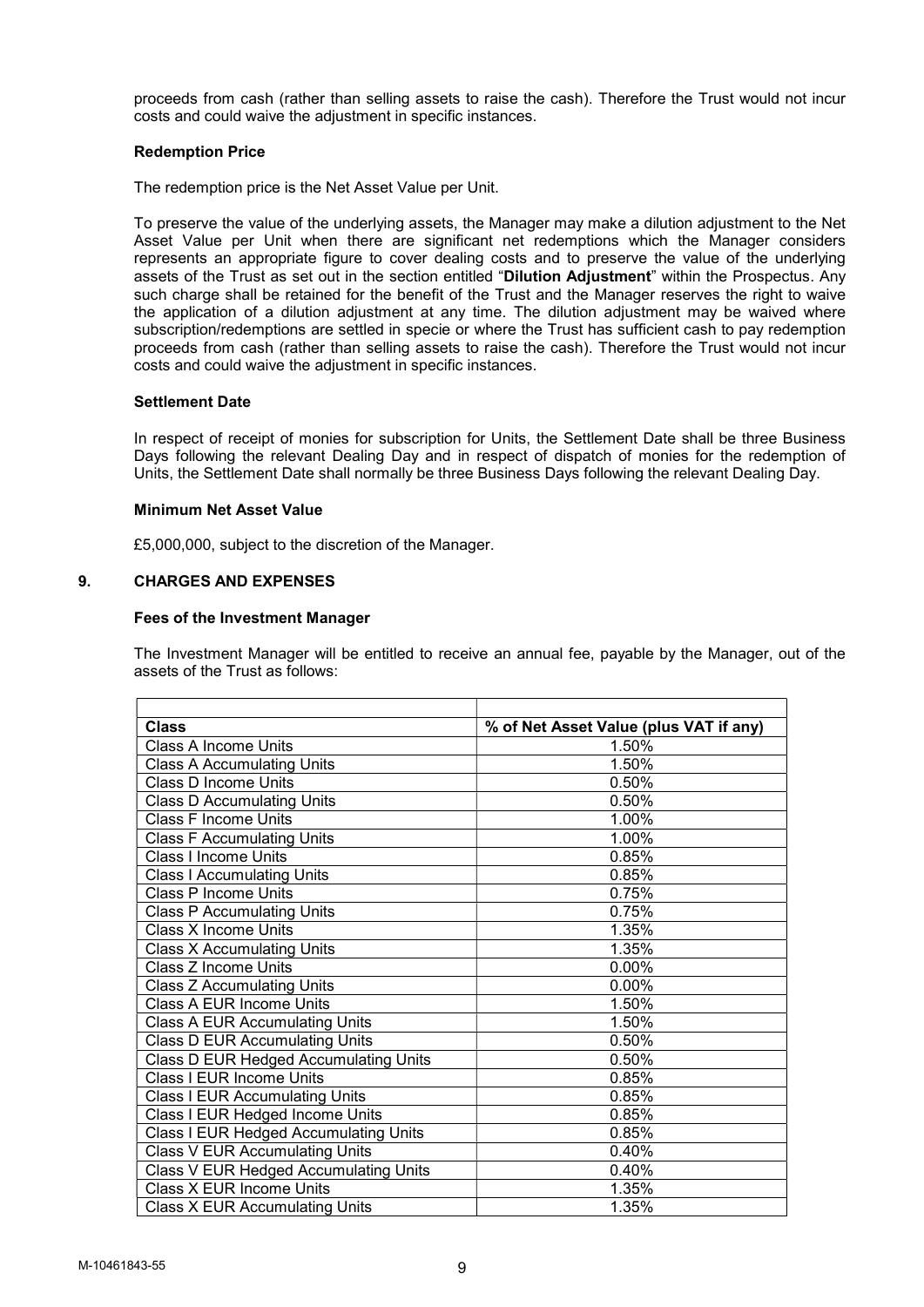| Class X EUR Hedged Income Units       | 1.35%    |
|---------------------------------------|----------|
| Class X EUR Hedged Accumulating Units | 1.35%    |
| Class Z EUR Accumulating Units        | $0.00\%$ |
| Class Z EUR Income Units              | $0.00\%$ |
| Class Z EUR Hedged Income Units       | $0.00\%$ |
| Class Z EUR Hedged Accumulating Units | $0.00\%$ |
| Class A USD Income Units              | 1.50%    |
| <b>Class A USD Accumulating Units</b> | 1.50%    |

Such fee shall be calculated on the last Business Day in each period of one month, shall accrue daily and shall be payable on the ninetieth day after receipt of a correct invoice. The Investment Manager shall also be entitled to be reimbursed out of the assets of the Trust for all reasonable out-of-pocket expenses.

Expenses may be charged to the capital of the Trust so that a higher than market average distribution of income can be achieved. This may have the effect of lowering the capital value of a Unitholder's investment by forgoing the potential for future capital growth.

# Fees of the Manager, the Trustee and the Administrator

The Manager will be entitled to receive out of the assets of the Trust an annual fee (the "Fixed Rate Operating Charge") from which it will discharge certain fees and expenses, as disclosed in the Prospectus. The Fixed Rate Operating Charge will be levied on a tiered basis, with the applicable rates being dependent on the level of the Trust's Net Asset Value. The thresholds applicable to the Fixed Rate Operating Charge in respect of the Trust are as follows:

| <b>Class</b>                             | % of Net Asset     | % of Net Asset        | % of Net Asset         |
|------------------------------------------|--------------------|-----------------------|------------------------|
|                                          | Value on the       | Value on the          | Value on the Trust's   |
|                                          | <b>Trust's Net</b> | <b>Trust's Net</b>    | <b>Net Assets over</b> |
|                                          | <b>Assets</b>      | <b>Assets between</b> | £600,000,000           |
|                                          | between £0 -       | £300,000,000 -        | (Tier 3)               |
|                                          | £300,000,000       | £600,000,000          |                        |
|                                          | (Tier 1)           | (Tier 2)              |                        |
| <b>Class A Income Units</b>              | 0.25%              | 0.20%                 | 0.15%                  |
| <b>Class A Accumulating Units</b>        | 0.25%              | 0.20%                 | 0.15%                  |
| <b>Class D Income Units</b>              | 0.15%              | 0.15%                 | 0.15%                  |
| <b>Class D Accumulating Units</b>        | 0.15%              | 0.15%                 | 0.15%                  |
| <b>Class F Income Units</b>              | 0.25%              | 0.20%                 | 0.15%                  |
| <b>Class F Accumulating Units</b>        | 0.25%              | 0.20%                 | 0.15%                  |
| <b>Class I Income Units</b>              | 0.15%              | 0.10%                 | 0.05%                  |
| <b>Class I Accumulating Units</b>        | 0.15%              | 0.10%                 | 0.05%                  |
| <b>Class P Income Units</b>              | 0.25%              | 0.20%                 | 0.15%                  |
| <b>Class P Accumulating Units</b>        | 0.25%              | 0.20%                 | 0.15%                  |
| <b>Class X Income Units</b>              | 0.25%              | 0.25%                 | 0.25%                  |
| <b>Class X Accumulating Units</b>        | 0.25%              | 0.25%                 | 0.25%                  |
| Class Z Income Units                     | 0.18%              | 0.18%                 | 0.18%                  |
| <b>Class Z Accumulating Units</b>        | 0.18%              | 0.18%                 | 0.18%                  |
| Class A EUR Income Units                 | 0.25%              | 0.20%                 | 0.15%                  |
| <b>Class A EUR Accumulating Units</b>    | 0.25%              | 0.20%                 | 0.15%                  |
| <b>Class D EUR Accumulating Units</b>    | 0.15%              | 0.15%                 | 0.15%                  |
| Class D EUR Hedged Accumulating          | 0.15%              | 0.15%                 | 0.15%                  |
| Units                                    |                    |                       |                        |
| Class I EUR Income Units                 | 0.15%              | 0.10%                 | 0.05%                  |
| <b>Class I EUR Accumulating Units</b>    | 0.15%              | 0.10%                 | 0.05%                  |
| Class I EUR Hedged Income Units          | 0.15%              | $0.10\%$              | 0.05%                  |
| Class I EUR Hedged Accumulating<br>Units | 0.15%              | 0.10%                 | 0.05%                  |
| <b>Class V EUR Accumulating Units</b>    | 0.15%              | 0.15%                 | 0.15%                  |
| Class V EUR Hedged Accumulating<br>Units | 0.15%              | 0.15%                 | 0.15%                  |
| Class X EUR Income Units                 | 0.25%              | 0.25%                 | 0.25%                  |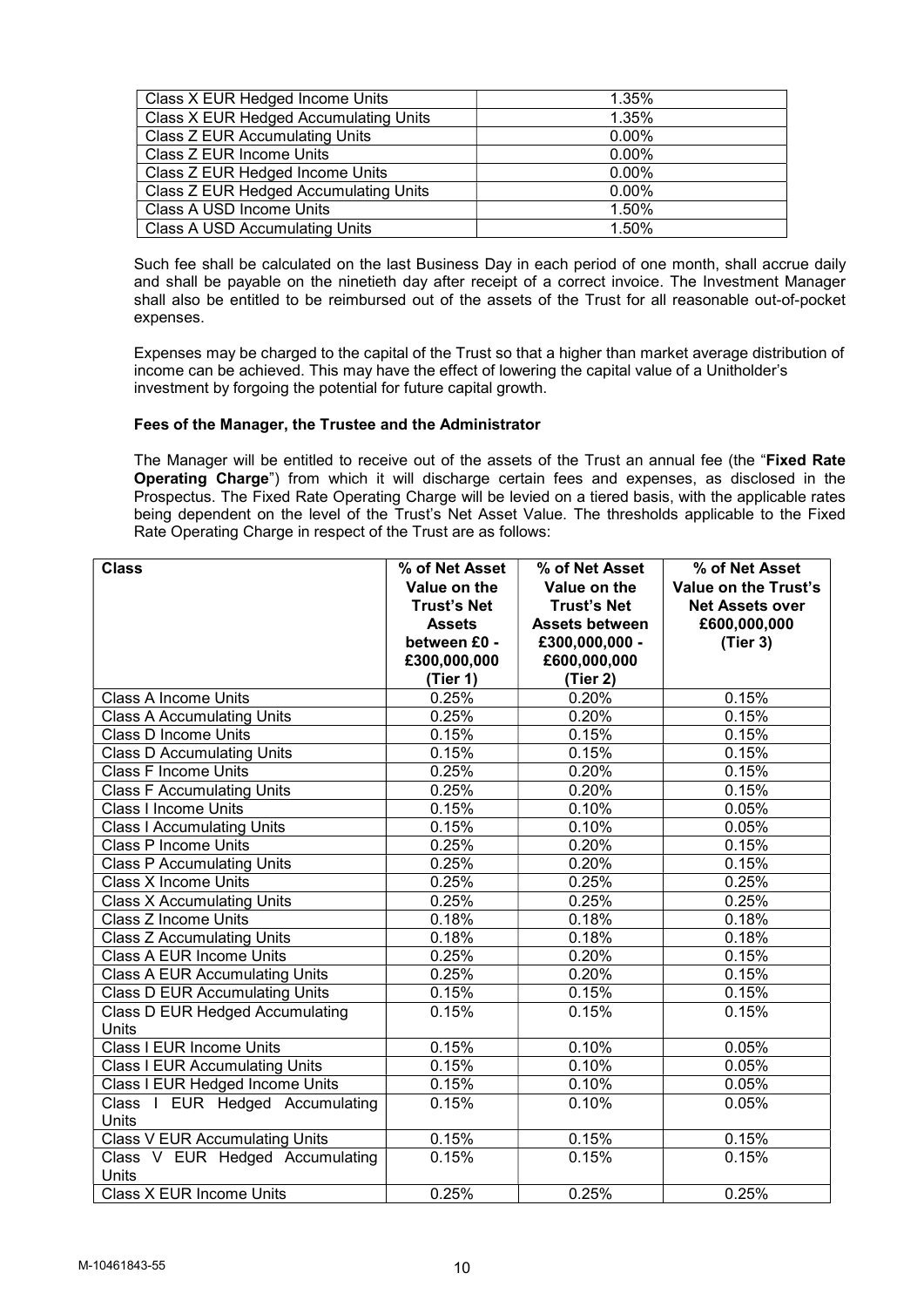| Class X EUR Accumulating Units           | 0.25% | 0.25% | 0.25% |
|------------------------------------------|-------|-------|-------|
| Class X EUR Hedged Income Units          | 0.25% | 0.25% | 0.25% |
| Class X EUR Hedged Accumulating<br>Units | 0.25% | 0.25% | 0.25% |
| Class Z EUR Accumulating Units           | 0.18% | 0.18% | 0.18% |
| Class Z EUR Income Units                 | 0.18% | 0.18% | 0.18% |
| Class Z EUR Hedged Income Units          | 0.18% | 0.18% | 0.18% |
| Class Z EUR Hedged Accumulating<br>Units | 0.18% | 0.18% | 0.18% |
| Class A USD Income Units                 | 0.25% | 0.20% | 0.15% |
| <b>Class A USD Accumulating Units</b>    | 0.25% | 0.20% | 0.15% |

The tiered rates will be applied to each unit class according to the proportions to which they relate to the Trust's Net Asset Value.

For example, where the Trust has a Net Asset Value of £1,000,000,000, 30% of each unit class Net Asset Value would be subject to the Tier 1 Fixed Rate Operating Charge, 30% would be subject the Tier 2 Fixed Rate Operating Charge and 40% would be subject to would be subject the Tier 3 Fixed Rate Operating Charge. By way of example, the Class A Income Unit class would therefore attract an overall Fixed Rate Operating Charge of 0.195%.

However, where the Trust has a Net Asset Value of £100,000,000, then 100% of each unit class Net Asset Value would be subject to the Tier 1 Fixed Rate Operating Charge. By way of example, the Class A Income Unit class would therefore attract an overall Fixed Rate Operating Charge of 0.25%.

The Manager shall also be entitled to be reimbursed out of the assets of the Trust for all reasonable outof-pocket expenses.

In addition, the Trustee shall be entitled to a transaction fee for each transaction conducted pursuant to the Trust Deed. Such fees and charges shall accrue daily and be calculated on the last Business Day in each period of one month and shall be payable on the ninetieth day after receipt of a correct invoice. The Trustee and Administrator shall also be entitled to be reimbursed out of the assets of the Trust for all reasonable out-of-pocket expenses incurred by them in the performance of their duties. The fees of any sub-custodian shall be discharged by the Trustee out of its own fee. The Investment Manager may, in its sole discretion, discharge all or part of any fees or expenses that may become due to the Trustee and/or the Administrator.

# Other Fees and Expenses

Any other fees and expenses payable out of the assets of the Trust are set out in the Prospectus under the heading "Fees and Expenses".